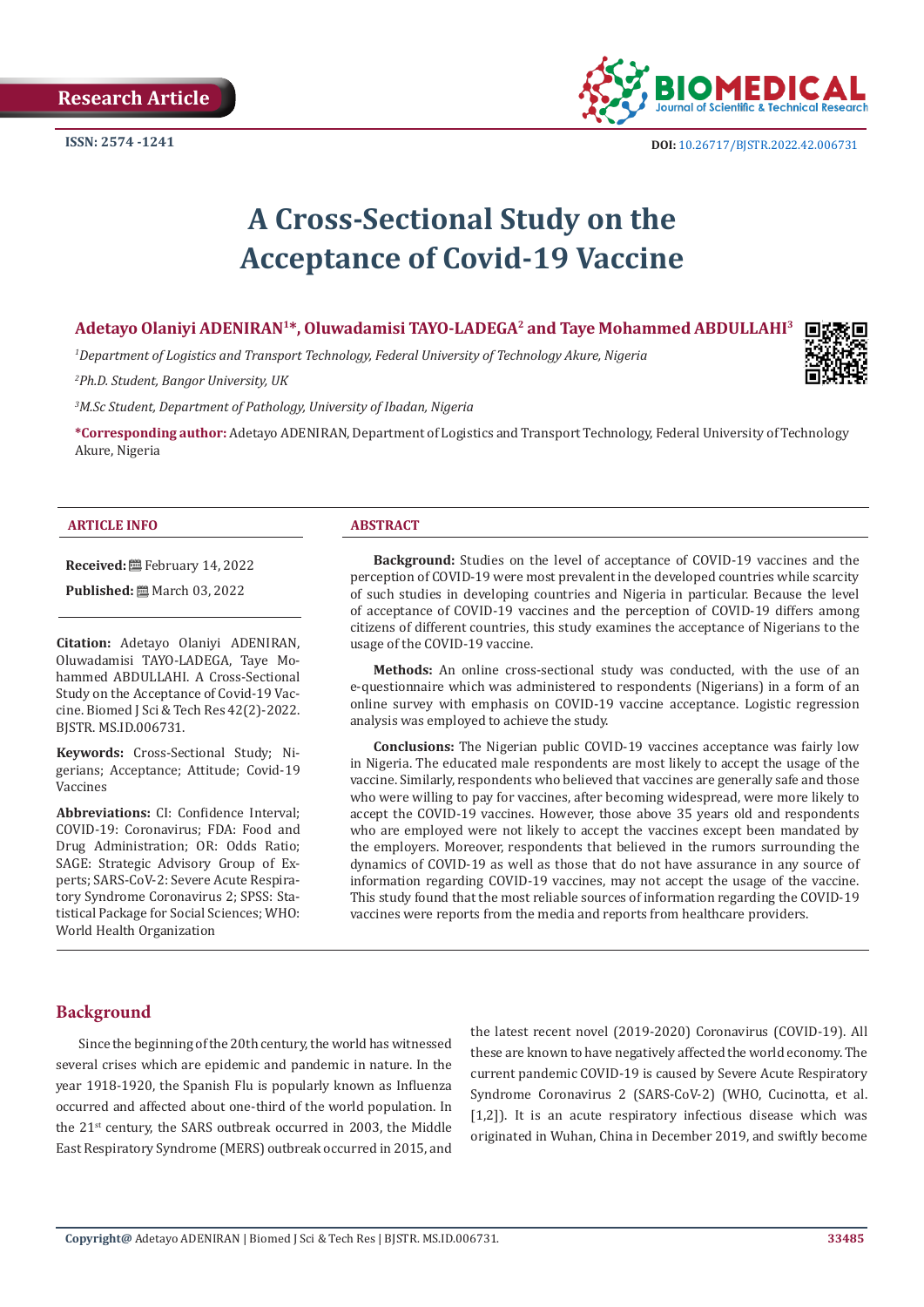a global threat affecting 220 countries (WHO, Helmy [1,3]). As of September 2021, there are more than 219 million cases (infected persons) and more than 4.55 million deaths recorded worldwide (WHO) [1]. In the African continent, there were about 4% cases of mortality, and Nigeria having 193,000 cases and 2,480 deaths (Worldometer [4]).

The pandemic has resulted in a devastating impact globally, which prompted the limit to a movement among other restriction policies to contain the pandemic (Ilesanmi [5]), as most countries strategy was to lessen the transmission of the disease, especially by non-pharmaceutical interventions (NPIs), such as enforcing hands sanitization, face masks policy, travel restrictions, social distancing, and complete or partial lockdowns (Ilesanmi [6]). So far, these interventions have not been able to curtail the spread of the disease, but they are effective strategies to minimize the spread if properly adhered to. Medical technologies have been put in place to prevent and cure the disease; among are affordable, safe, and effective antiviral vaccines and drugs. Despite the high mortality rate in the world as a result of COVID-19, there were no approved antiviral drugs and vaccines to specifically fight against SARS-CoV-2 (Ilesanmi [7]) till the end of November 2020. As of December 2020, the US Food and Drug Administration (FDA) granted an Emergency Use Authorization for critically ill COVID-19 patients (FDA; Beigel, et al. [8,9]).

Nonetheless, the WHO recommended that this is not effective for COVID-19 but can only suppress the intensity of the disease (Rochwerg, et al. [10]). Vaccines are interventions effectively used to reduce disease's high burden globally. They are usually reliable and cost-effective public health interventions for saving millions of lives (Rodrigues, et al. [11,12]) from polio, yellow fever, measles, etc. Following the trend of the SARS-CoV-2 in the second, third, and fourth quarters of 2020 (Wu, et al. [13]) and the global pandemic declaration by the WHO in March 2020 (Cucinotta, et al. [2]) public and private stakeholders including scientists and pharmaceutical organizations have resulted to developing vaccines (Coustasse, et al. [14]). It is pertinent to note that as of January 2021, at least 85 vaccines have been subjected to preclinical trial in animals, and 63 vaccines passed the test and were subjected to clinical development in humans.

From these 63 vaccines, 43 were approved for phase I; from these 43, 22 were approved for phase II; from these 22, 18 were approved for phase III; from these 18, 6 were finally approved for early use though later restricted; from these 6,2 vaccines were approved for total use though one vaccine has been neglected (Coustasse, et al. [14]). Pfizer-BioNTech's (BNT162b2) and Moderna's (mRNA-1273) mRNA vaccines were approved for use, but Pfizer-BioNTech's (BNT162b2) was widely accepted. With the

news about the approval of COVID-19 vaccines, there is a tendency that the high surge of disease transmission will be minimized (Omer, et al. [15]). Nonetheless, there are hindrances to achieving the general acceptability of the vaccines, among the hindrances are the issues surrounding individual perception regarding the vaccine which is influenced by the level of socio-economic factors of an individual (such as education, age, culture), source of information, personal encounter, among all (Omer, et al. [15,16]), and more rampant in Africa and Nigeria (Ilesanmi OS [7]).

Vaccine hesitancy was recognized by the WHO Strategic Advisory Group of Experts (SAGE) as a "delay in acceptance or refusal of vaccination despite the availability of vaccination services" (Huo, et al. [17]). With the introduction of new health interventions, there are uprising issues regarding the interventions. For instance, the polio vaccination program in northern Nigeria was not accepted because of the wrong teachings of Islamic clerics (Jegede, 2007). This experience was also recorded in Ghana where community members did not comply with the de-worming interventions (Dodoo, et al. [18]). The major factor that was responsible for these rejections was a result of the lack of clarification (misunderstanding) on the interventions (Febir, et al. [19]).

It is therefore obvious that peoples' knowledge of any infectious disease influences their acceptability of the interventions (vaccines) provided for tackling such disease. The acceptability of vaccine intervention is determined by three major factors: convenience [relative ease of access to the vaccine; physical availability of the vaccine; affordability and accessibility to the vaccine (Ilesanmi, et al. [20]), confidence [faith in the safety and efficacy of the vaccine; faith in the dynamics of healthcare delivery system; and faith in the policymakers (Zimmer, et al. [21]), and complacency [this is connected with diseases that are low risk and may not necessarily require vaccine; hence there are more negative acceptance towards the intervention of such diseases (Olaimat [22]).

Studies were conducted on the acceptance of citizens to the usage of COVID-19 vaccine, among the studies are Olaimat, et al. [22] on knowledge and information sources about COVID-19 among university students in Jordan; Pogue, et al. [23]on the influence of attitudes regarding potential COVID-19 vaccination in the United States; Malik, et al. [24] on the determinants of COVID-19 vaccine acceptance in the United States; Lazarus, et al. [25] on a global survey of potential acceptance of a COVID-19 vaccine in the United States; Coustasse, et al. [14] on the challenge of COVID-19 and vaccine hesitancy in the United States must overcome; El-Elimat, et al. [26] on the cross-sectional study of acceptance and attitudes toward COVID-19 vaccines in France and Jordan. Furthermore, Huo, et al. [17] conducted a study on the knowledge and attitudes about the Ebola vaccine among the general population in Sierra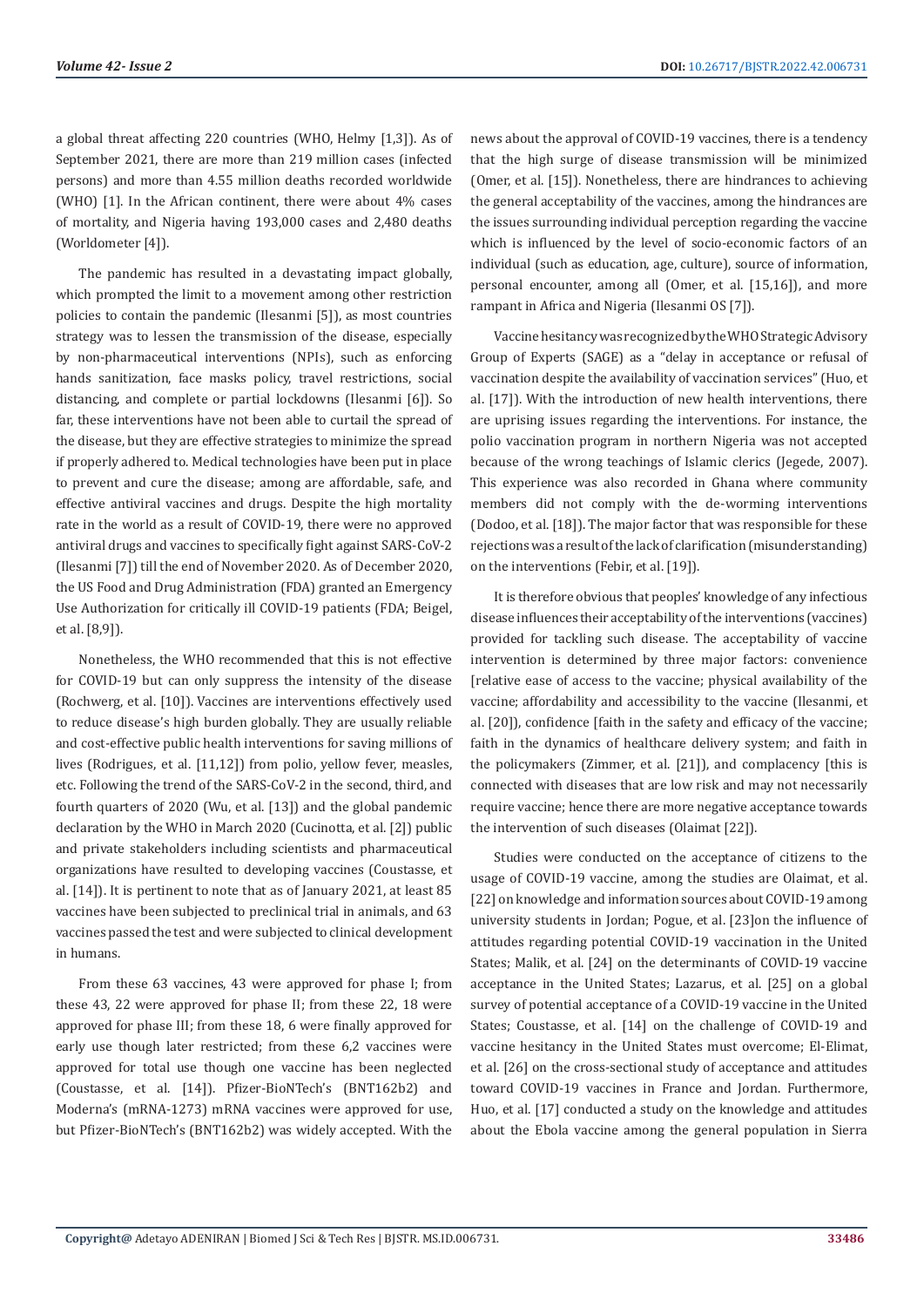Leone; Febir, et al. [19] on the community perceptions of a malaria vaccine in the Kintampo districts of Ghana; Solís, et al. [27] on the COVID-19 vaccine acceptance and hesitancy in low and middleincome countries in Asia, Africa, and South America, Russia; and Olapegba, et al. [28] on COVID-19 knowledge and perceptions in Nigeria; Ilesanmi, et al. [5]on the perception and practices during the COVID-19 pandemic in an urban community in Nigeria.

The majority of these studies were conducted with the use of online respondents; they employed a cross-sectional approach of methodology; multinomial and binary logistic regression was found to be a dominant test of data analysis. However, the studies were most prevalent in the developed countries while scarcity of such studies in developing countries and Nigeria in particular. Because the level of acceptance of COVID-19 vaccines and the perception of COVID-19 differs among citizens of different countries, this study examines the acceptance of Nigerians to the usage of the COVID-19 vaccine.

# **Methods**

This study employed a descriptive cross-sectional study in Nigeria. No consent was obtained as the data were collected and analyzed anonymously. A cross-sectional survey-based study was conducted in June 2021. Amid the global pandemic, data was further gathered from social media platforms. Also, online social media platforms (Facebook, WhatsApp) were used to recruit respondents (Olapegba, et al. [20,28]). With the high level of internet penetration in Nigeria which stands at 51.4% based on the nation's population (Statista [29]), it is therefore justified that more citizens will be able to participate in the study. Respondents were encouraged to share the e-questionnaire with friends, contacts, or acquaintances. A sample of  $(n = 38)$  was employed to improve the clarity of the survey items. Data from the pilot sample was jettisoned as it was not used further for analysis. Categorical variables were presented as numbers and percentages, while continuous variables were presented as median [interquartile range].

The univariate analysis was performed using an independent Mann–Whitney U test for continuous variables and Chi-square test for categorical variables as appropriate. For analysis, responses to the attitudes section were combined. For example, both responses "strongly agree" and "agree" were combined in one category and both responses "strongly disagree" and "disagree" in one category. Before analysis, the independence of variables was analyzed using a correlation matrix. No multicollinearity was detected among predictor variables. To identify the factors that affect the acceptance of COVID-19 vaccines by Nigerians, binary and multinomial logistic regression were employed. The significance level  $[p \le 0.05]$  was employed for affirming statistical decisions. Concerning the binary logistic regression model, the respondents were dichotomized as

acceptable or not acceptable. The odds ratio (OR) values and the confidence intervals (95% CI) were calculated. The analysis was conducted using the Statistical Package for Social Sciences (SPSS Inc., Chicago, IL) version 23.

# **Results**

# **Demographics**

| Table 1: Demographic details of study respondents ( $n = 3,211$ ). |  |  |
|--------------------------------------------------------------------|--|--|
|                                                                    |  |  |

| <b>Variables</b>       | <b>Indicators</b>  | N          | $\frac{0}{0}$ |
|------------------------|--------------------|------------|---------------|
|                        | $18-25$ years      | 1,337      | 41.64         |
|                        | $26 - 35$ years    | 813        | 25.32         |
| Age (years)            | >35 years          | 1061       | 33.04         |
|                        | Median [IQR]       | 28 [23-40] |               |
|                        | Male               | 1,120      | 34.88         |
| Gender                 | Female             | 2,091      | 65.12         |
|                        | Single             | 1,888      | 58.80         |
| Marital Status         | Married            | 1,245      | 39.05         |
|                        | <b>Others</b>      | 69         | 2.15          |
|                        | No                 | 1,893      | 58.95         |
| Having Children        | Yes                | 1,318      | 41.05         |
|                        | School education   | 271        | 8.44          |
| Education (Degree)     | Undergraduate      | 2,277      | 70.91         |
|                        | Postgraduate       | 663        | 20.65         |
|                        | Non-health related | 1,419      | 44.19         |
| Academic Area          | Health-related     | 1,743      | 54.28         |
|                        | No academic        | 49         | 1.53          |
|                        | Unemployed         | 1,712      | 53.32         |
| Employment             | Employed           | 1,499      | 46.68         |
| Health Insurance       | Uninsured          | 2,522      | 78.54         |
| Coverage               | Insured            | 689        | 21.46         |
|                        | Current smoker     | 643        | 20.02         |
| Smoking Status         | Ex-smoker          | 167        | 5.2           |
|                        | Not a smoker       | 2,401      | 74.77         |
|                        | No                 | 2,799      | 87.17         |
| Had Chronic Disease    | Yes                | 412        | 12.83         |
| Received the Influenza | No                 | 2,829      | 88.1          |
| Vaccine This Year      | Yes                | 382        | 11.9          |
|                        | Myself             | 27         | 0.84          |
|                        | A family member    | 143        | 4.45          |
| People Tested Positive | A friend           | 714        | 22.24         |
| for COVID-19           | Colleague          | 631        | 19.65         |
|                        | A neighbor         | 113        | 3.52          |
|                        | No one             | 1583       | 49.3          |
| Infected with COVID-19 | No                 | 3,098      | 96.48         |
| (without testing)      | Yes                | 113        | 3.52          |

Note: Source: Authors' work (2021)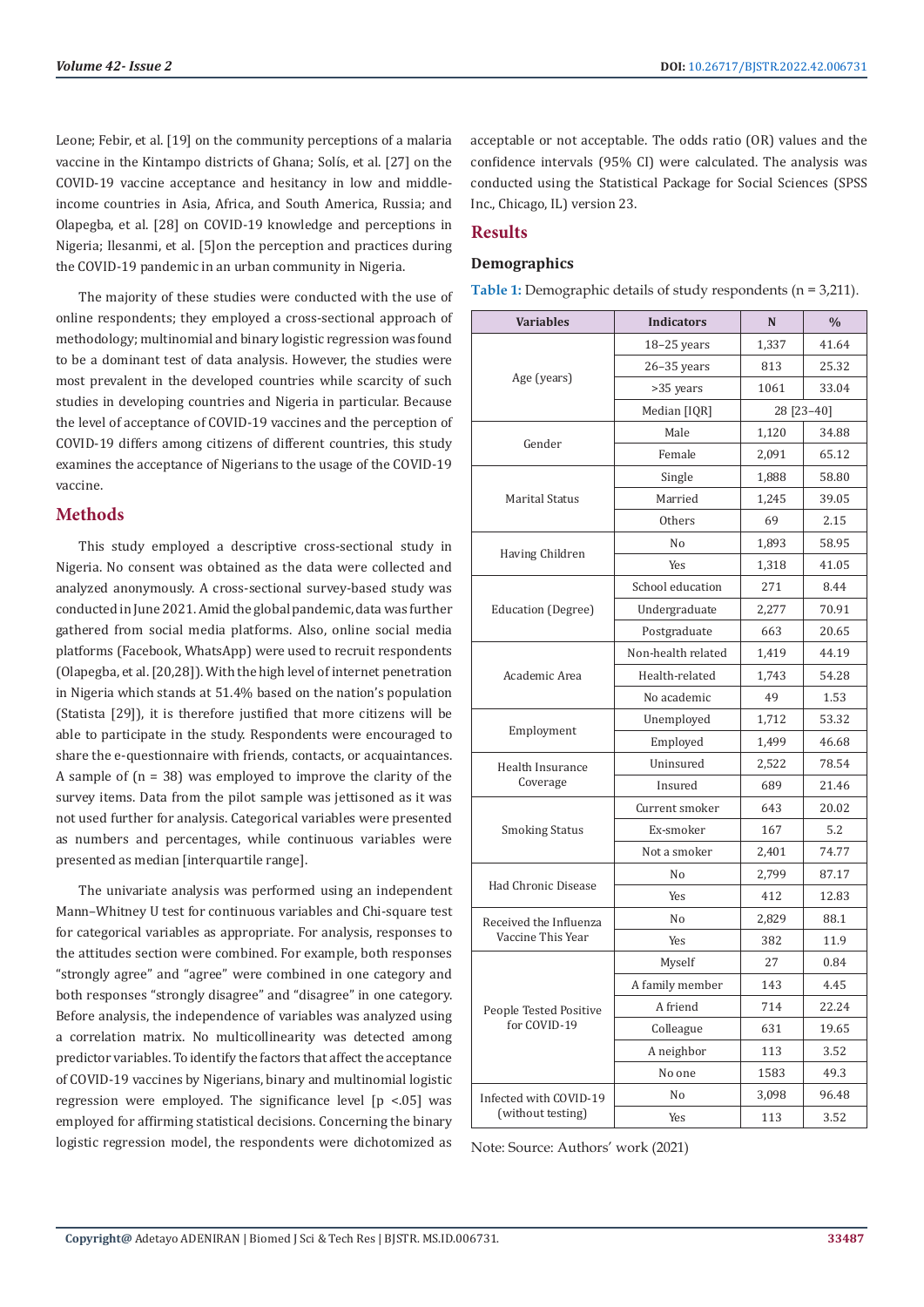| <b>Sources of Information</b>              | No of<br><b>Respondents</b> | Percentage of<br><b>Respondents</b> |
|--------------------------------------------|-----------------------------|-------------------------------------|
| Reports from Healthcare Providers          | 850                         | 26.48                               |
| Reports from Government Agencies           | 411                         | 12.8                                |
| Reports from Internets and Social<br>Media | 431                         | 13.42                               |
| Reports from Media                         | 1,215                       | 37.84                               |
| Reports from Scientific Articles           | 232                         | 7.23                                |
| <b>Reports from Family Members</b>         | 72                          | 2.24                                |

**Table 2:** Sources of information regarding COVID-19 vaccines.

Note: Source: Authors' work (2021)

**Table 3:** Worries of Nigerians during the COVID-19 Pandemic.

| Worries of Nigerians during the<br><b>COVID-19 Pandemic</b>    | No of<br><b>Respondents</b> | Percentage of<br><b>Respondents</b> |
|----------------------------------------------------------------|-----------------------------|-------------------------------------|
| Worry that family members may be<br>infected                   | 253                         | 7.88                                |
| Worry about death                                              | 431                         | 13.42                               |
| Worry about becoming infected me                               | 331                         | 10.31                               |
| Worry of being enforced to take a<br>vaccine                   | 1,122                       | 34.94                               |
| Worry about the unavailability of<br>vaccine                   | 141                         | 4.39                                |
| Worry of losing a job                                          | 121                         | 3.77                                |
| Worry of plot or conspiracy                                    | 212                         | 6.60                                |
| Worry of financial issues                                      | 238                         | 7.41                                |
| Worry of being quarantined or<br>enforced to take a medication | 362                         | 11.28                               |

Note: Source: Authors' work (2021)

The study received 3291 submissions of which 3211 were complete and included in the final analysis. The median age of respondents was 28 years old and more than half of them were females (65.12%). More than half of the respondents were single (58.80%). About 70.91% had an undergraduate degree and more than half (54.28%) with health-related educational backgrounds. Besides, 46.68% of the respondents were employed and only 12.83% had chronic diseases (See Table 1). Less than 12% of the

| Table 4: Predictors of acceptance for COVID-19 vaccines. |  |
|----------------------------------------------------------|--|
|----------------------------------------------------------|--|

respondents received the influenza vaccine this year. About 0.84% of the respondents reported that they had tested positive for COVID-19. However, a minimal number of respondents (3.52%) stated that they might have been infected with COVID-19, but they did not verify it by laboratory test. As revealed in Table 2, about half (37.84%) of the respondents believed in the media reports while another significant percentage (26.48%) believed in the healthcare providers as a source of information about COVID-19 vaccines. About 13.42%, 12.8%, and 7.23% of the respondents believed the reports sourced from the internet and social media, reports from agencies, and reports from scientific articles respectively. During the COVID-19 pandemic, the respondents were worried about different issues (See Table 3). The major issue was the fear of being enforced to take a vaccine (34.94%), which is higher than the fear of death (13.42%) and fear of being quarantined or enforced to take a medication (11.28%). The fact that there are a sizeable number of respondents that have fear of taking vaccines, therefore, the acceptance of vaccines can be a bit negative. Hence, there is a need for serious sensitization among the general public.

#### **Acceptance for COVID-19 Vaccines**

As earlier stated that there are a considerable number of respondents that have fear of taking vaccines, which may pose threat to the acceptability of the vaccines; Table 4 depicts the multivariate analysis (binary logistic regression) of independent factors that predicted the level of acceptance. The study found that older age categories (>35 years old) may not accept COVID-19 vaccines compared to younger age categories (OR = 0.487, 95 CI%  $= 0.328 - 0.675$ , p< .001). Also, employed respondents (OR = 0.653, 95CI% = 0.516– 0.836, p <.001) may not accept COVID-19 vaccines compared to unemployed respondents. Respondents that believed in the conspiracy dynamics of COVID-19 pandemic  $(OR = 0.613,$ 95 CI% = 0.467–0.811, p< .001) and those that did not believe in the information (OR =  $0.382$ , 95 CI% =  $0.294 - 0.511$ , p< .001) may not accept the vaccine. On the other hand, males were more likely to have acceptance for COVID-19 vaccines (OR =  $2.589$ , 95 CI% = 1.745–3.486, p< .001) compared to females.

| <b>Factors</b>                           |                 | OR <sup>a</sup> | 95% CI <sup>A</sup> | P-value    |
|------------------------------------------|-----------------|-----------------|---------------------|------------|
| Age                                      | 18-25 years     | Ref             |                     |            |
|                                          | $26 - 35$ years | 0.756           | $0.623 - 1.127$     | 0.154      |
|                                          | >35 years       | 0.487           | 0.328-0.675         | p<0.01     |
| Gender                                   | Male            | Ref             |                     | p<.001     |
|                                          | Female          | 2.598           | 1.745-3.486         |            |
| Employment                               | Unemployed      | Ref             |                     | p<.001     |
|                                          | Employed        | 0.653           | 0.516-0.836         |            |
| Received the influenza vaccine this year | N <sub>o</sub>  | Ref             |                     | $p = .001$ |
|                                          | Yes             | 2.147           | 1.417-3.285         |            |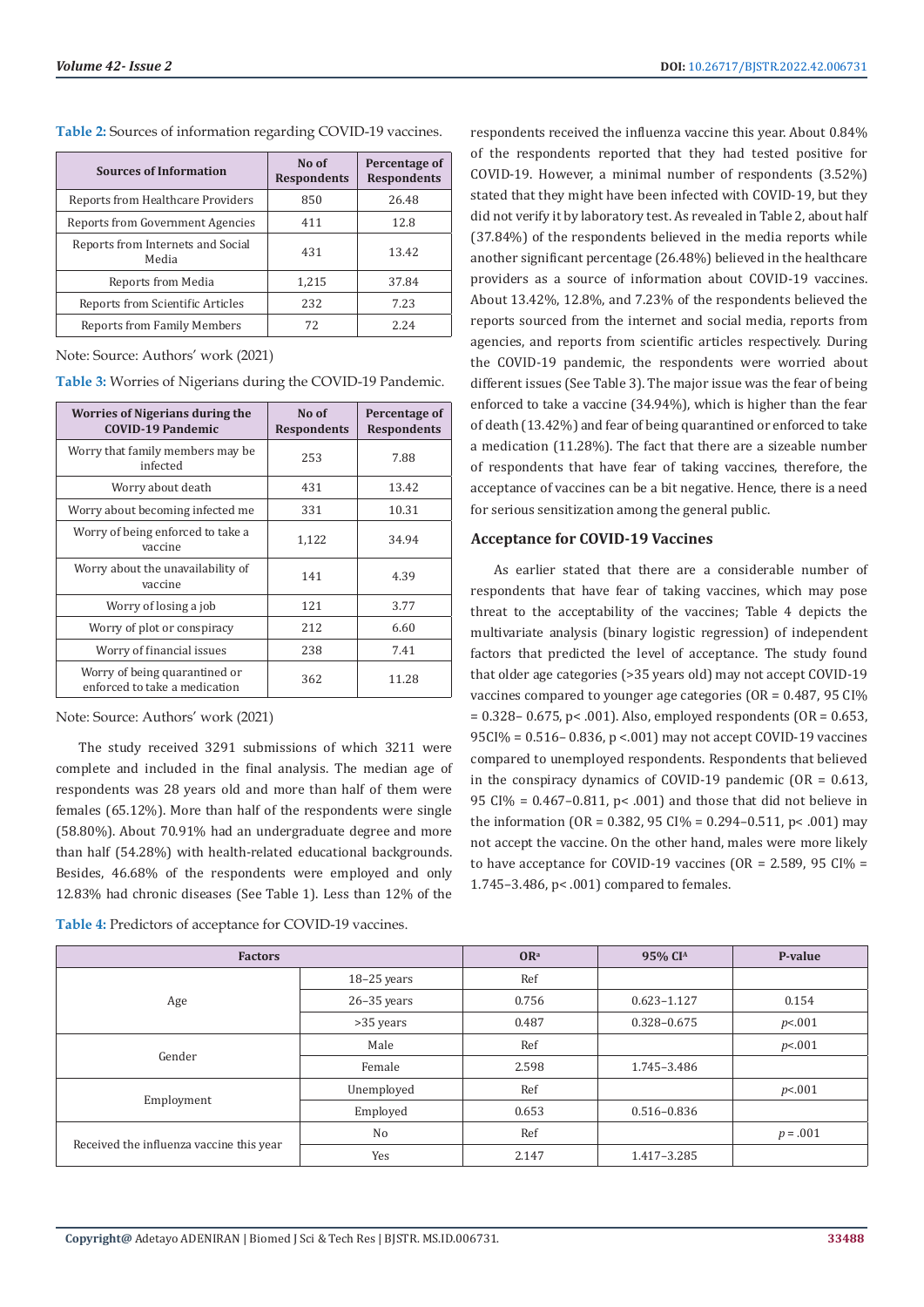| Vaccines are safe                                       | N <sub>0</sub> | Ref    |                 | p<.001 |
|---------------------------------------------------------|----------------|--------|-----------------|--------|
|                                                         | Not sure       | 3.613  | 2.289-5.742     | p<.001 |
|                                                         | Yes            | 9.369  | 6.131-14.348    | p<.001 |
| Concerned that the COVID-19 pandemic is<br>a conspiracy | N <sub>o</sub> | Ref    |                 | p<.001 |
|                                                         | Yes            | 0.613  | $0.467 - 0.811$ |        |
| Not trust any information                               | N <sub>0</sub> | Ref    |                 | p<.001 |
|                                                         | Yes            | 0.382  | $0.294 - 0.511$ |        |
| Willingness-to-pay for COVID-19 vaccines                | N <sub>0</sub> | Ref    | 2.995-5.195     | p<.001 |
|                                                         | Not sure       | 3.916  | 13.776-27.153   | p<.001 |
|                                                         | Yes            | 19.334 |                 | p<.001 |

In addition, respondents who took the influenza vaccine this year were more likely to accept COVID-19 vaccines compared to those who did not take the influenza vaccine (OR = 2.147, 95CI%  $= 1.417 - 3.285$ ,  $p = .001$ ). Furthermore, respondents who stated that vaccines are safe in general were more likely to accept taking COVID-19 vaccines compared to those who stated that vaccines are not safe (OR = 9.369, 95CI% = 6.131–14.384, p <.001). Moreover, respondents who expressed their willingness to pay for COVID-19 vaccines have a high tendency of accepting the COVID-19 vaccines than those that did not show their willingness to pay (OR = 19.334, 95CI% =13.776–27.153, p <.001). The acceptance group will be dominated by people who did not believe in the conspiracy notion of COVID-19. Those who believe that vaccines are unsafe have the same ideology as those who are not willing to pay for the vaccine whenever it is available.

# **Discussion**

This study examined the acceptance of Nigerians to the usage of COVID-19 vaccines and the factors influencing the level of acceptance. It was needed to unravel the doubtfulness regarding COVID-19 and its' vaccines among the general public. The doubtfulness regarding the COVID-19 vaccine could reduce the efficacy of COVID-19 vaccines as soon as they are widely available nationwide (Olapegba, et al. [28]). Regarding the comparison of findings of this present study with the findings of previous studies on public acceptance and willingness to receive the COVID-19 vaccines nationwide, Nigeria is among the lowest countries with sufficient availability as the first batch of Oxford/AstraZeneca shots landed 2nd March 2021 and acceptance stands at only 1.23% as of 4th September 2021. While Africa as a whole only has 3% of its population vaccinated, Seychelles remains the highest vaccinated in Africa with 74.1% and Nigeria sitting at the 36th vaccinated even in Africa. From a study on the acceptance of COVID-19 vaccine across fifteen surveys covering Africa, Asia, Russia, South America, Russia, and the United States which targeted a total of 44,260 participants, it was revealed that there is a significantly higher level of acceptance towards taking COVID-19 vaccines with mean of 80.3%; median of 78%; range 30.1% in African countries, while mean of 64.6% and 30.4% in the United States and Russia respectively (Solís [27]).

Moreover, most western countries report relatively higher public acceptance. The acceptability level of vaccinations in Nigeria was far lower than global averages (Ilesanmi, et al. [20]). This was based on 440 respondents, and it was revealed that many individuals (67.30%) were aware of the prospective COVID-19 vaccine. This corroborates with the studies of Sani et al. (2016); Wang et al. (2018) which found a positive relationship between education and health awareness. In this study, factors influencing the acceptance of COVID-19 vaccines were analyzed with logistic regression. It was revealed that younger respondents were more likely to accept COVID-19 vaccines; this does not agree with the findings of El-Elimat, et al. [22,26] which found higher acceptance among older age categories. This may be as a result of different age distribution, and the fact that a country may be dominated by some categories of people (based on age), literacy level, and other factors that may influence the awareness of prospective health interventions. It is pertinent to note that alternate mediums of information dissemination could be employed for health interventions.

Examples are conventional media such as Radio, Television, and non-traditional media such as Facebook (Abdelhafiz, et al. [30]). COVID-19 pandemic as with other previous pandemics is associated with feelings of fear, anxiety, and worries (Olaimat [22]). Nonetheless, people are not fearful of getting infected or transmitting the disease to others, but they experienced economic and societal concerns because of the measures that were embarked upon by the governments to minimize the pandemic and halt human-to-human transmission of the disease (Dodoo, et al. [18]). These measures entail the enforcement of social distancing, lockdowns, curfews, self-isolation, borders' shutdowns, school and universities closures, quarantine, and travel restrictions (Ilesanmi [5]).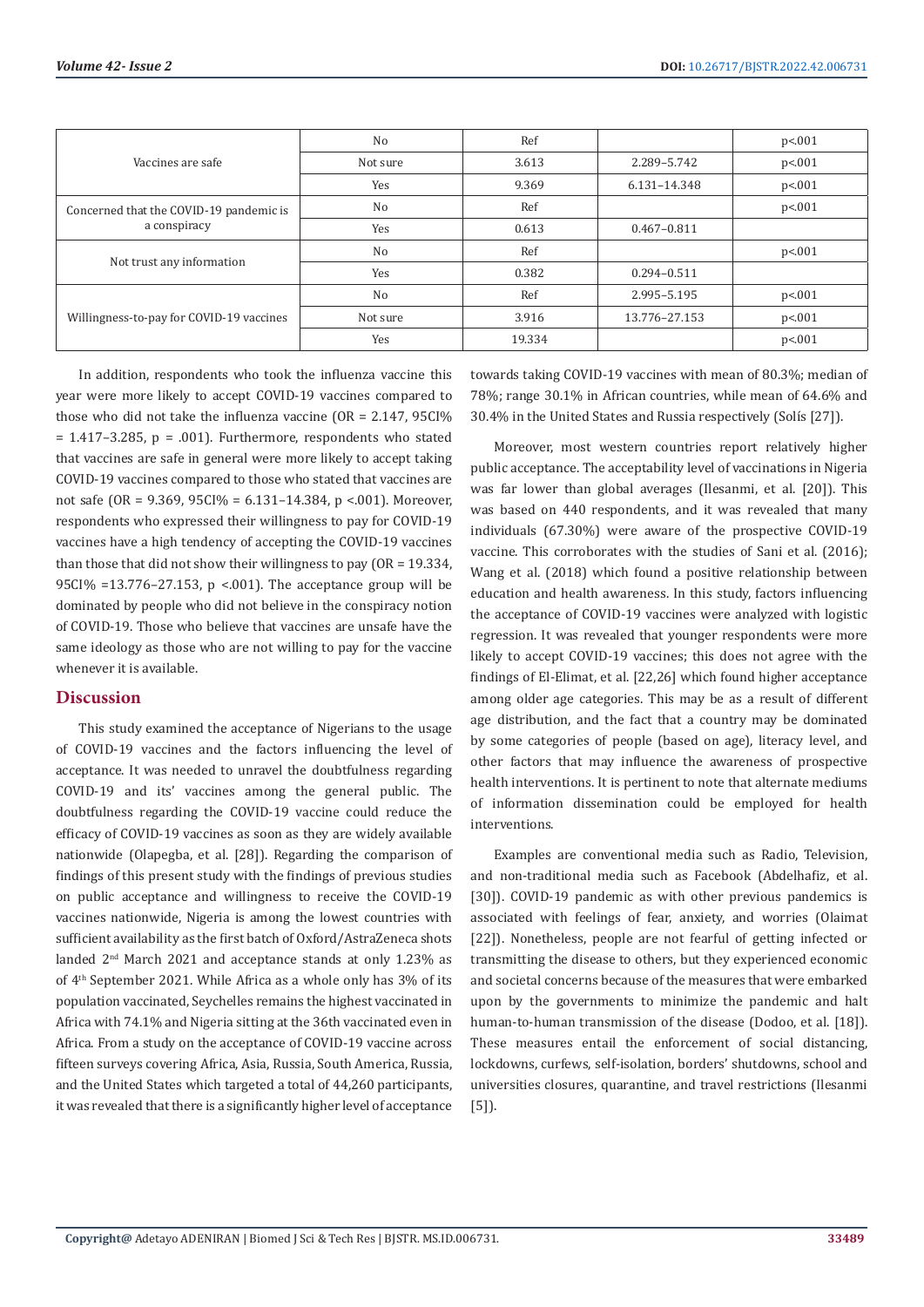In this current study, fear of taking vaccines and fear of death were most prevalent within the Nigerian population. This agrees with the findings of Holingue, et al. [31] among the US adults population which found that anxiety and fears of getting infected and died as a result of COVID-19 were linked to the increasing mental distress. In the study of French, et al. [32], the acceptance of the COVID-19 vaccine among college students in South Carolina was identified to be influenced by the information obtained from scientists (83%), followed by healthcare providers (74%), and then health agencies (70%). Nevertheless, contrary to this present study, information was not popularly disseminated by pharmaceutical companies in Nigeria. In the study of El-Elimat, et al. [25] in France, vaccination hesitancy and acceptance toward HBV and MMR vaccines were better when parents were informed through their healthcare providers. This seems more efficient than information sourced from the internet or a third party. However, it should be clearly stated that no matter the source of information, such information must be properly screened before absorbed.

# **Conclusion**

This study aimed to examine the acceptance of Nigerians to the usage of COVID-19 vaccines and the factors influencing the level of acceptance. It was necessitated because of the level of doubtfulness regarding COVID-19 and its' vaccines among the general public. An online cross-sectional study was conducted, achieved by the use of an e- questionnaire which was administered to respondents (Nigerians) in a form of an online survey with some particular emphasis on the COVID-19 vaccine acceptance. A total of 3291 respondents completed the survey, but 3211 responses were valid for data analysis and reporting, and logistic regression analysis was employed for data analysis. The Nigerian public COVID-19 vaccines acceptance was fairly low in Nigeria. The educated male respondents are most likely to accept the usage of the vaccine. Similarly, respondents who believed that vaccines are generally safe and those who were willing to pay for vaccines, after becoming widespread, were more likely to accept the COVID-19 vaccines.

However, those above 35 years old and respondents who are employed were not likely to accept the vaccines except been mandated by the employers. Moreover, respondents that believed in the rumors surrounding the dynamics of COVID-19 as well as those that do not have assurance in any source of information regarding COVID-19 vaccines, may not accept the usage of the vaccine. It was concluded that the most reliable sources of information regarding the COVID-19 vaccines were reports from the media and reports from healthcare providers. Organized interventions are essential by the authorities of healthcare providers to minimize the levels of doubt regarding COVID-19 vaccines, and advance approaches general acceptance. Further studies should be carried out to assess

the awareness campaigns organized by both public and private stakeholders.

Take home message: Studies, reports and life experiences have established that COVID-19 is real in the developed and developing countries; therefore, the transmission is inevitable. Since the impact of COVID-19 on human life is fast killing, there is a need to employ vaccine to reduce the impact on human health. The available vaccine have been tested and passed through various stages such that it is fit for use.

# **Declaration of Interest**

# **Ethics Approval and Consent to Participate**

N/A.

# **Consent for Publication**

N/A.

#### **Availability of Data and Materials**

The datasets generated and/or analyzed during the current study are available from the corresponding author on reasonable request but cannot be made publicly available in order not to go against the declaration of confidentiality made to the participants.

### **Competing Interest**

The author declares that there is no competing interest.

#### **Funding**

N/A.

# **References**

- 1. [\(2021\) WHO. Coronavirus Disease \(COVID-19\) Dashboard: World](https://covid19.who.int/) [Health Organization](https://covid19.who.int/).
- 2. [Cucinotta D, Vanelli M \(2020\) WHO Declares COVID-19 a Pandemic. Acta](https://www.ncbi.nlm.nih.gov/labs/pmc/articles/PMC7569573/) [Biomedica 91\(1\): 157-160.](https://www.ncbi.nlm.nih.gov/labs/pmc/articles/PMC7569573/)
- 3. [Helmy YA, Fawzy M, Elaswad A, Sobieh A, Kenney SP, et al. \(2020\) The](https://pubmed.ncbi.nlm.nih.gov/32344679/) [COVID-19 pandemic: A comprehensive review of taxonomy, genetics,](https://pubmed.ncbi.nlm.nih.gov/32344679/) [epidemiology, diagnosis, treatment, and control. J Clin Med 9\(4\): 1225](https://pubmed.ncbi.nlm.nih.gov/32344679/).
- 4. (2020) Worldometer. COVID-19 coronavirus pandemic.
- 5. [Ilesanmi OS, Afolabi AA \(2020a\) Perception and practices during the](https://www.ncbi.nlm.nih.gov/labs/pmc/articles/PMC7519720/) [COVID-19 pandemic in an urban community in Nigeria: a cross-sectional](https://www.ncbi.nlm.nih.gov/labs/pmc/articles/PMC7519720/) [study. Peer Journal 8\(S1\): e10038.](https://www.ncbi.nlm.nih.gov/labs/pmc/articles/PMC7519720/)
- 6. [Ilesanmi OS, Afolabi AA \(2020b\) In search of the true prevalence of](https://brief.land/jhrt/articles/108105.html) [COVID-19 in Africa: Time to involve more stakeholders. International](https://brief.land/jhrt/articles/108105.html) [Journal of Health and Life Sciences e108105.](https://brief.land/jhrt/articles/108105.html)
- 7. [Ilesanmi OS, Afolabi AA \(2020c\) Time to move from vertical to horizontal](https://scimedjournal.org/index.php/SMJ/article/view/152) [approach in our COVID-19 response in Nigeria. SciMedicine Journal](https://scimedjournal.org/index.php/SMJ/article/view/152) [3\(Special\): 198-200.](https://scimedjournal.org/index.php/SMJ/article/view/152)
- 8. [\(2020\) FDA. Approves first treatment for COVID-19.](https://www.fda.gov/news-events/press-announcements/fda-approves-first-treatment-covid-19)
- 9. [Beigel JH, Tomashek KM, Dodd LE, Mehta AK, Zingman BS, et al. \(2020\)](https://pubmed.ncbi.nlm.nih.gov/32445440/) [Remdesivir for the treatment of Covid-19, Final Report New England.](https://pubmed.ncbi.nlm.nih.gov/32445440/) [Journal of Medicine 383\(19\): 1813-1826.](https://pubmed.ncbi.nlm.nih.gov/32445440/)